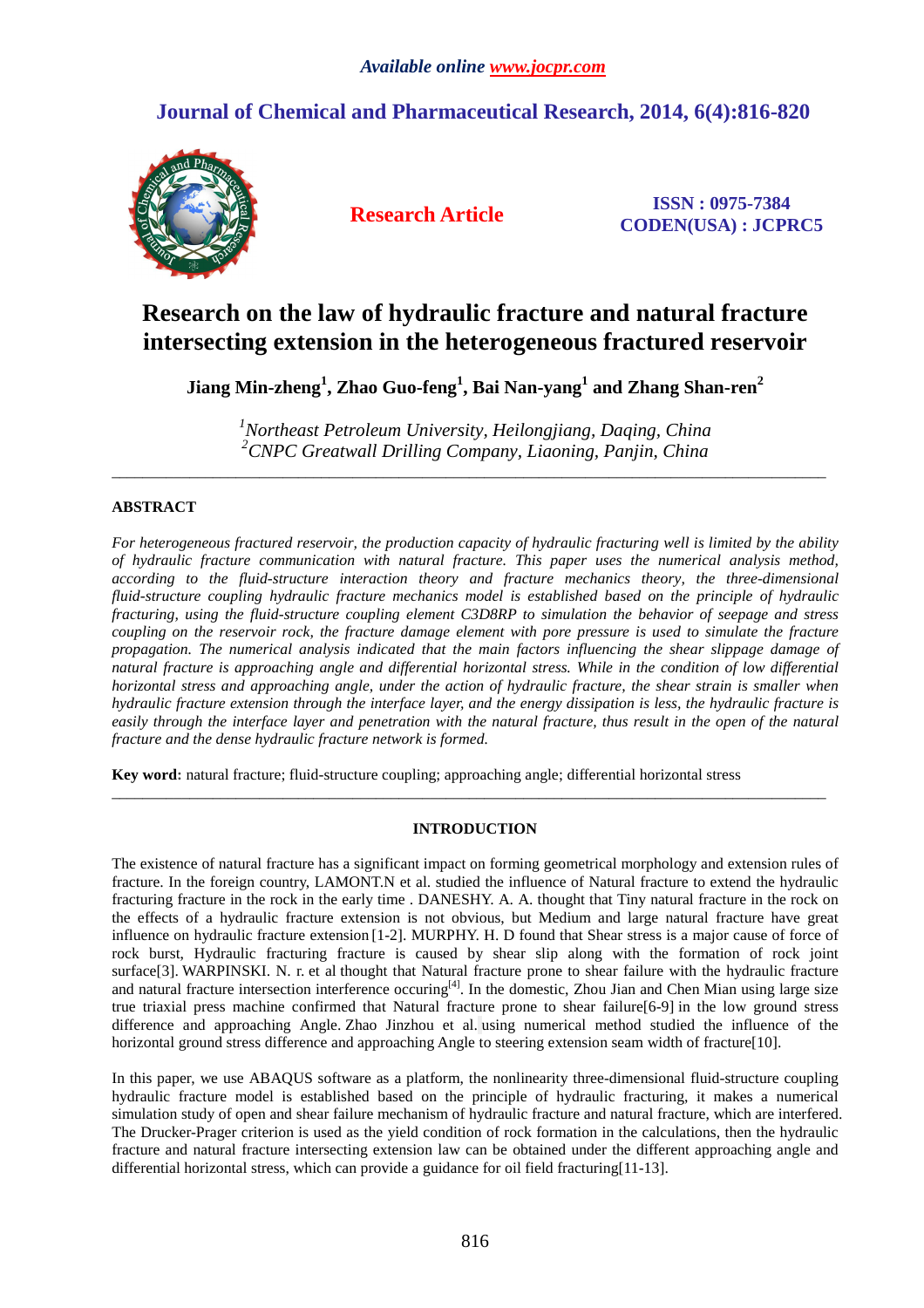## **Fracture damage evolution mathematical model**

#### **Fracture damage criterion**

The secondary stress criterion is used to judge whether the fracture interface elements are damaged, when the damage stress value of fracture damage element reaches the threshold value, hydraulic fracture begins to damage, the formula is:

*\_\_\_\_\_\_\_\_\_\_\_\_\_\_\_\_\_\_\_\_\_\_\_\_\_\_\_\_\_\_\_\_\_\_\_\_\_\_\_\_\_\_\_\_\_\_\_\_\_\_\_\_\_\_\_\_\_\_\_\_\_\_\_\_\_\_\_\_\_\_\_\_\_\_\_\_\_\_*

$$
\left\{\frac{\langle \sigma_n \rangle}{\sigma_n^o} \right\}^2 + \left\{\frac{\sigma_s}{\sigma_s^o} \right\}^2 + \left\{\frac{\sigma_t}{\sigma_t^o} \right\}^2 = 1
$$
\n(1)

The normal stress and tangential stress are  $\sigma_n$ ,  $\sigma_s$ ,  $\sigma_t$ , the rock tensile strength is  $\sigma_n^o$ , the shear damage critical stress are  $\sigma_s^o$  and  $\sigma_t^o$ . The symbol expresses that fracture damage elements are not affected by stress.

#### **Fracture damage evolution equations**

Using mixed damage evolution mode to describe evolution process after fracture damage elements are damaged, We assume that the critical damage energy in the shear direction is equal, the damage evolution equations are:

$$
G_n^C + \left(G_s^C - G_n^C\right)\left(\frac{G_s}{G_r}\right)^{\eta} = G^C
$$
  
\n
$$
G^C = G_n + G_s + G_t
$$
\n(2)

The mixed mode fracture energy is  $G^c$ , The normal and tangential fracture energy are  $G_n$ ,  $G_s$ ,  $G_t$ , the material related parameter is  $\eta$ ,  $G_s = G_s + G_t$ ,  $G_T = G_n + G_s$ .

Along with the continuous degradation of crack damage element stiffness, the damage factor D is used to describe the degradation process of crack damage element stiffness, the calculating formula of D is:

$$
D = \frac{d_m^f (d_m^{\max} - d_m^0)}{d_m^{\max} (d_m^f - d_m^0)}
$$
(3)

In the formula,  $d_m^{\max}$  is the maximal displacement amplitude that elements can be reached in loading procedure, *f*  $d<sub>m</sub><sup>f</sup>$  is displacement amplitude when the elements are completely destroyed.

#### **Hydraulic fracture and natural fracture intersecting extension model**

Considering stratum as the infinite elastic medium, we assume that hydraulic fracture and natural fracture's height and the reservoir's height are equal, taking no account of the effect of fracture fluid loss, build force model as fig.1, rock unit uses the unit with the pore pressure of the three-dimensional C3D8RP, Hydraulic fracture and natural fracture use facture damage elements COH3D8P. The model is divided into 4080 units, 5489 nodes. The finite element model can be shown in fig.2.



**Fig.1 fracture extension mechanical model** 

**Fig.2 fracture extension finite element model**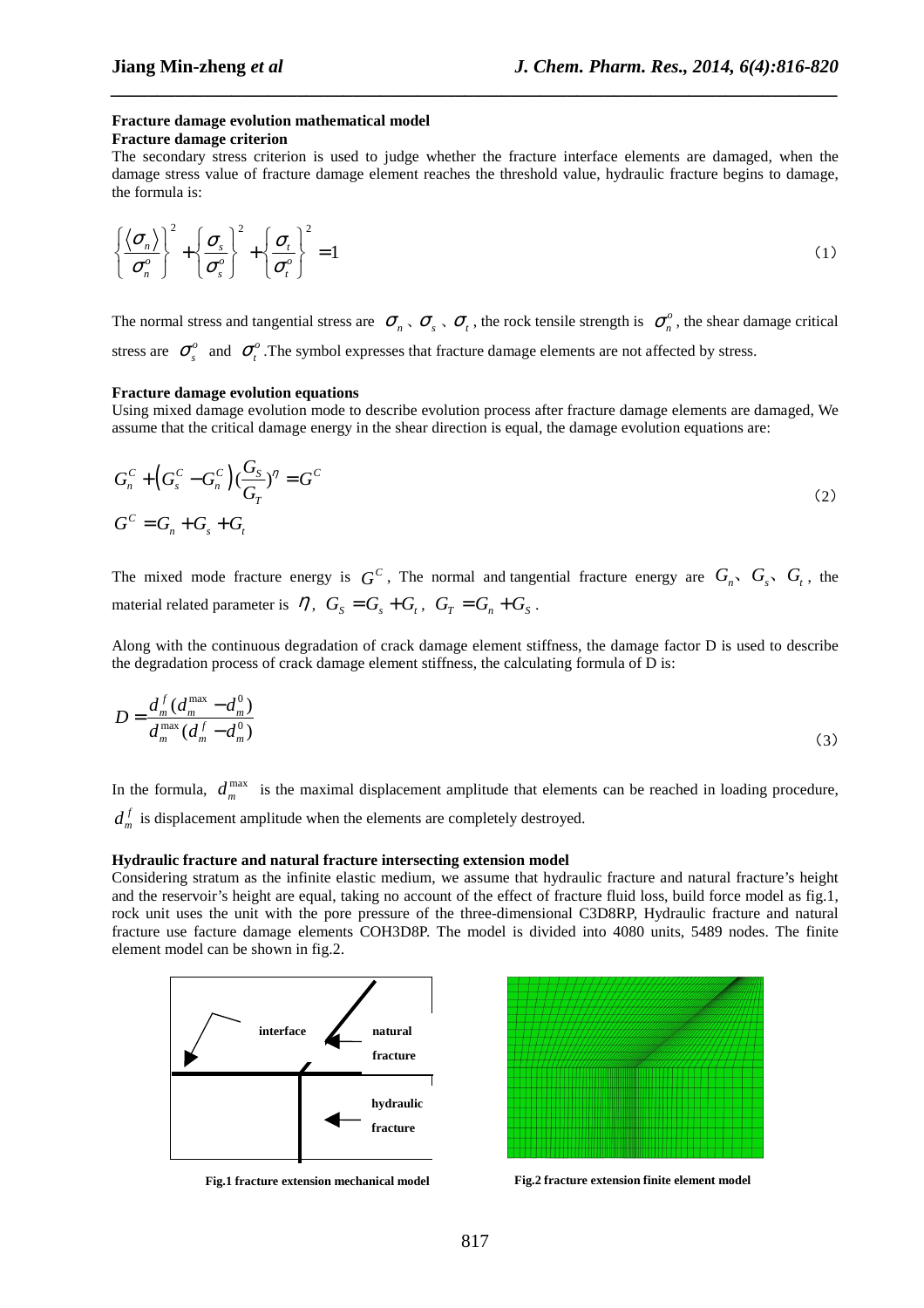Fortran language is used to Compile SIGINI subroutine to simulate three different direction of in-situ stress for embedding in the main program. The external surface models are applied to the normal displacement constraint. The lateral surfaces are applied to the fixed pore pressure boundary. The initial pore pressure is 24.5 MPa, The initial minimum horizontal principal stress is 25 MPa, The maximum horizontal principal stress is 25.2 MPa, The vertical of overburden stress is 26 MPa, The initial porosity ratio is 0.17. Model loading includes gravity load and injection pressure load, the rate of injection flow is  $0.0025 \text{m}^3/\text{s}$ . The parameters of formation and fracture damage units can be shown in table 1.

*\_\_\_\_\_\_\_\_\_\_\_\_\_\_\_\_\_\_\_\_\_\_\_\_\_\_\_\_\_\_\_\_\_\_\_\_\_\_\_\_\_\_\_\_\_\_\_\_\_\_\_\_\_\_\_\_\_\_\_\_\_\_\_\_\_\_\_\_\_\_\_\_\_\_\_\_\_\_*

|  |  | <b>Table1 Stratum parameters</b> |
|--|--|----------------------------------|
|--|--|----------------------------------|

| elasticity modulus | Poisson ratio | permeability | density               | void ratio |
|--------------------|---------------|--------------|-----------------------|------------|
| 23/Gpa             |               | 2/mD         | $2100 \text{ kg/m}^3$ | 0.0001     |

#### **The finite element simulation results and analysis**

#### **The influence of approaching angle**

We assume approaching angle is respectively :  $0^\circ$ ,  $15^\circ$ ,  $30^\circ$ ,  $45^\circ$ , under the same formation parameters. The interface shearing strength nephogram of different approaching angles can be shown in fig.4 and fig.5.



**Fig.3 The shearing strength nephogram approaching angle is 0°,15°,30°,45°** 



It can be shown in fig.3, the interfacial shear stress and shear strain will increase along with the approaching angle increases. As the interfacial shear stress value is greater, the interface shear deformation amount is bigger, the generating plastic yielding deformation amount is larger, energy dissipation is very serious, then the hydraulic fracture through the interface intersects natural fractures will be more difficult, natural fracture is more difficult to open. The conclusion is identical with Zhou Jian et al. 's Application of indoor test results. From fig.4 and fig.5, as the shear stress generated by interfacial dislocation are greatly influenced by the angle, when approaching angle is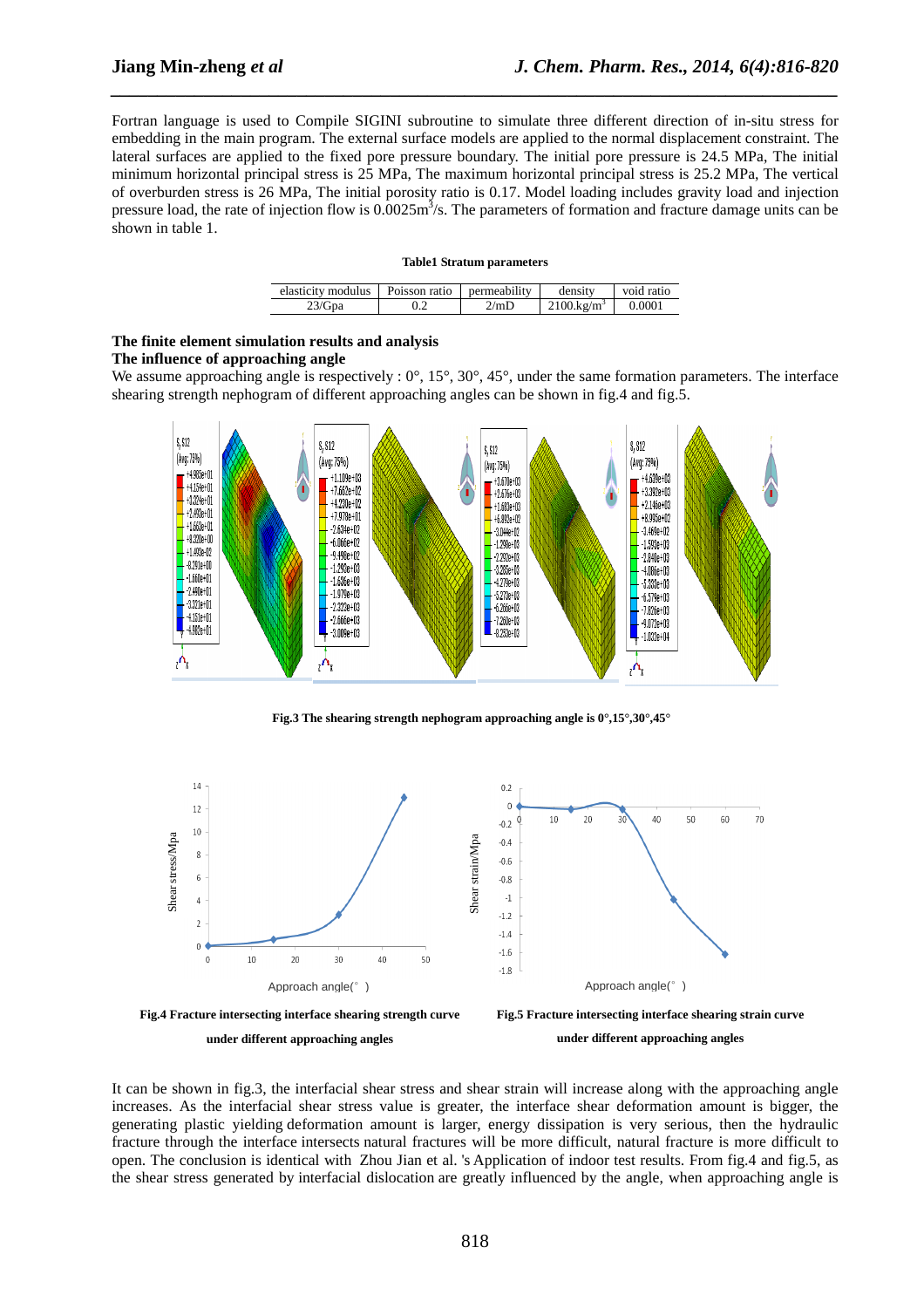less than 300 , the interfacial shear stress and shear strain have a little extent increase, when approaching angle is more than 300 , the interfacial shear stress and strain increase sharply. Therefore, hydraulic fracture trend can be designed according to the distribution regularities of natural fracture.

*\_\_\_\_\_\_\_\_\_\_\_\_\_\_\_\_\_\_\_\_\_\_\_\_\_\_\_\_\_\_\_\_\_\_\_\_\_\_\_\_\_\_\_\_\_\_\_\_\_\_\_\_\_\_\_\_\_\_\_\_\_\_\_\_\_\_\_\_\_\_\_\_\_\_\_\_\_\_*

#### **The influence of horizontal crustal stress difference**

We assume the approaching angle between hydraulic fracture and natural fracture is 30 °, when the other conditions unchanged, the maximum and minimum horizontal crustal stress difference is respectively 4MPa, 6MPa, 8MPa, 10MPa. Fig.7 is the shearing strength distribution nephogram of fracture swerve extension fracture surface under different horizontal crustal stress difference.



**Fig.6 shearing strength distribution nephogram under different horizontal crustal stress difference**

It can be seen from fig.6, the shearing strength on fracture swerve extension section can be smaller when the horizontal crustal stress difference increases, then the shear damage isn't easy to occur, so the closed natural fracture is not easy to open. The fracture intersecting interface shearing strength curve is shown in fig.7, the maximum width curve of fracture swerve extension section is shown in fig.8.



From fig.7 and fig.8, with the horizontal crustal stress difference increasing, the hydraulic fracture and natural fracture intersecting interface shearing strength is larger, then the shearing strain is larger, the energy dissipation caused by fracture propagation is very great, hydraulic fracture is easy to expand on the interface, and it is not easy to intersect extension with natural fracture. According to energy conservation law, if the loss of energy of hydraulic fracture extension in the interface is large, when the hydraulic fracture intersects with natural fracture, the extension ability along natural fracture is relatively weakened, so the crack width of fracture swerve extension section will be smaller.